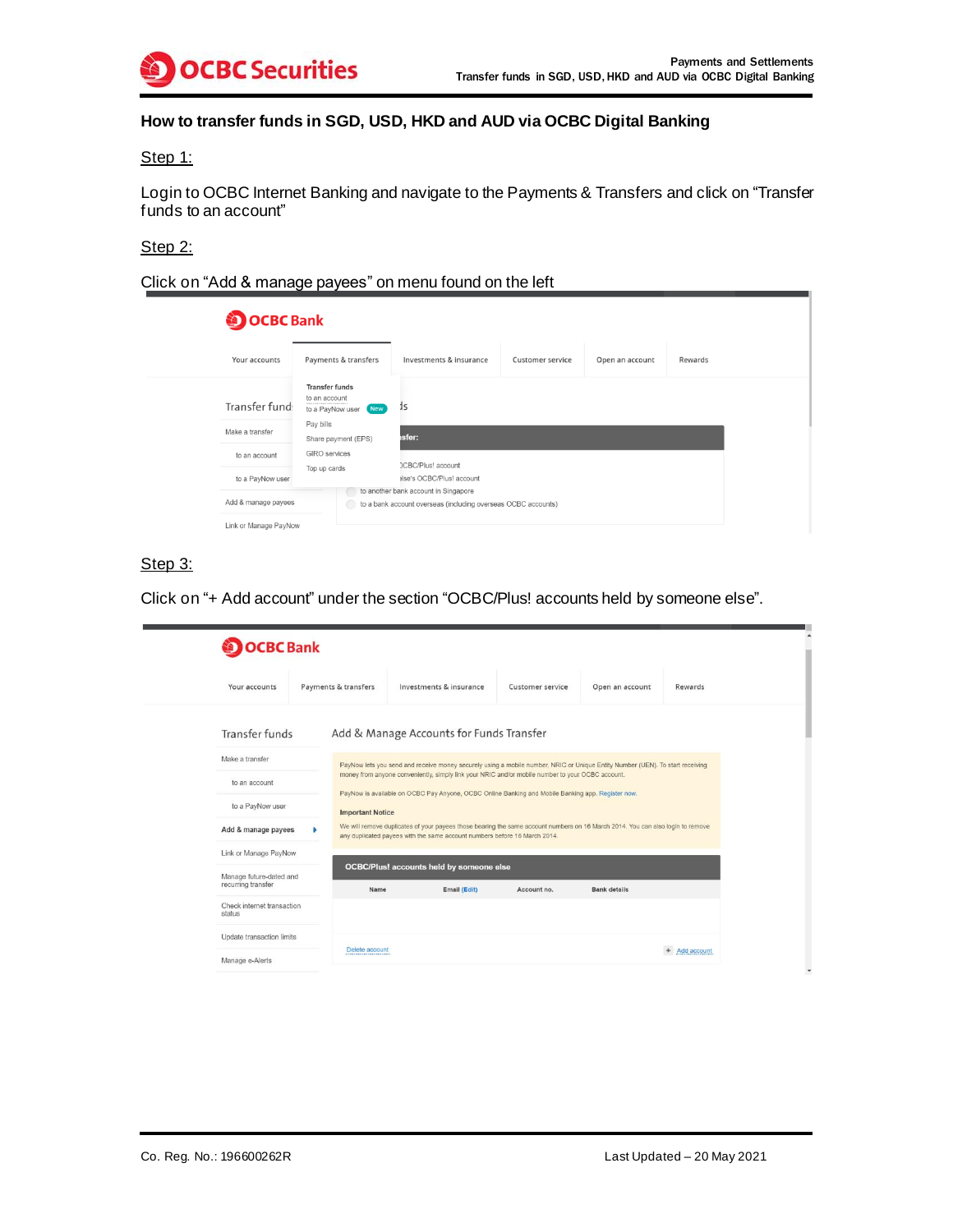

#### Step 4:

In the pop-up box that appears, key in your OCBC Securities trading account number for the name and initials fields, and our beneficiary account number for the account number field.

| For example, if you are transferring USD funds: |
|-------------------------------------------------|
|-------------------------------------------------|

| <b>Transfer funds</b>                         | Add $&$ $\prime$        | <b>Add Account</b>                                              | $\times$ |                                         |  |
|-----------------------------------------------|-------------------------|-----------------------------------------------------------------|----------|-----------------------------------------|--|
| Make a transfer                               | PayNow I                | <b>OVERSEA-CHINESE BANKING CORPN LTD</b>                        |          | umber (UEN). To start receiving         |  |
| to an account                                 | money fro               | Name (as per bank's record)                                     |          |                                         |  |
| to a PayNow user                              | PayNow i<br>Importan    | Your OCBC Securities trading account number                     |          | r now.                                  |  |
| Add & manage payees                           | We will re<br>any dupli | Account no.                                                     |          | 014. You can also login to remove       |  |
| Link or Manage PayNow                         |                         | 501017214201                                                    |          |                                         |  |
| Manage future-dated and<br>recurring transfer | OCBC                    | Email of account holder (if you wish to notify them of payment) |          | <b>alie</b>                             |  |
| Check internet transaction<br>status          |                         | Your initials                                                   |          | <b>EA-CHINESE BANKING</b><br><b>LTD</b> |  |
| Update transaction limits                     |                         | Your OCBC Securities trading account number                     |          |                                         |  |
| Manage e-Alerts                               | <b>Delete</b>           |                                                                 |          | $+$ Add account                         |  |
| Notify Payee                                  | Accou                   | <b>Next</b>                                                     |          |                                         |  |
|                                               |                         | Please check the above details before clicking 'Next'.          |          | ils.                                    |  |

Here are the respective account details for transferring in SGD, USD, HKD and AUD.

### **SGD**

Beneficiary Bank: OCBC Bank – Singapore [Swift: OCBCSGSGXXX] Beneficiary Name: OCBC Securities Private Limited Beneficiary account number**:** 501-105662-001

#### **USD**

Beneficiary Bank: OCBC Singapore [Swift: OCBCSGSG] Beneficiary Name: OCBC Securities Private Limited Beneficiary account number: 501-017214201-USD

#### **HKD**

Intermediary Bank: OCBC Bank, Hong Kong [Swift: OCBCHKHH] Beneficiary Bank: OCBC Singapore [Swift: OCBCSGSG] Beneficiary Name: OCBC Securities Private Limited Beneficiary Account No: 501-017214201-HKD

# **AUD**

Intermediary Bank: National Australia Bank Limited [Swift: NATAAU33033] Beneficiary Bank: OCBC Singapore [Swift: OCBCSGSG] Beneficiary Name: OCBC Securities Private Limited Beneficiary account number: 501-017214201-AUD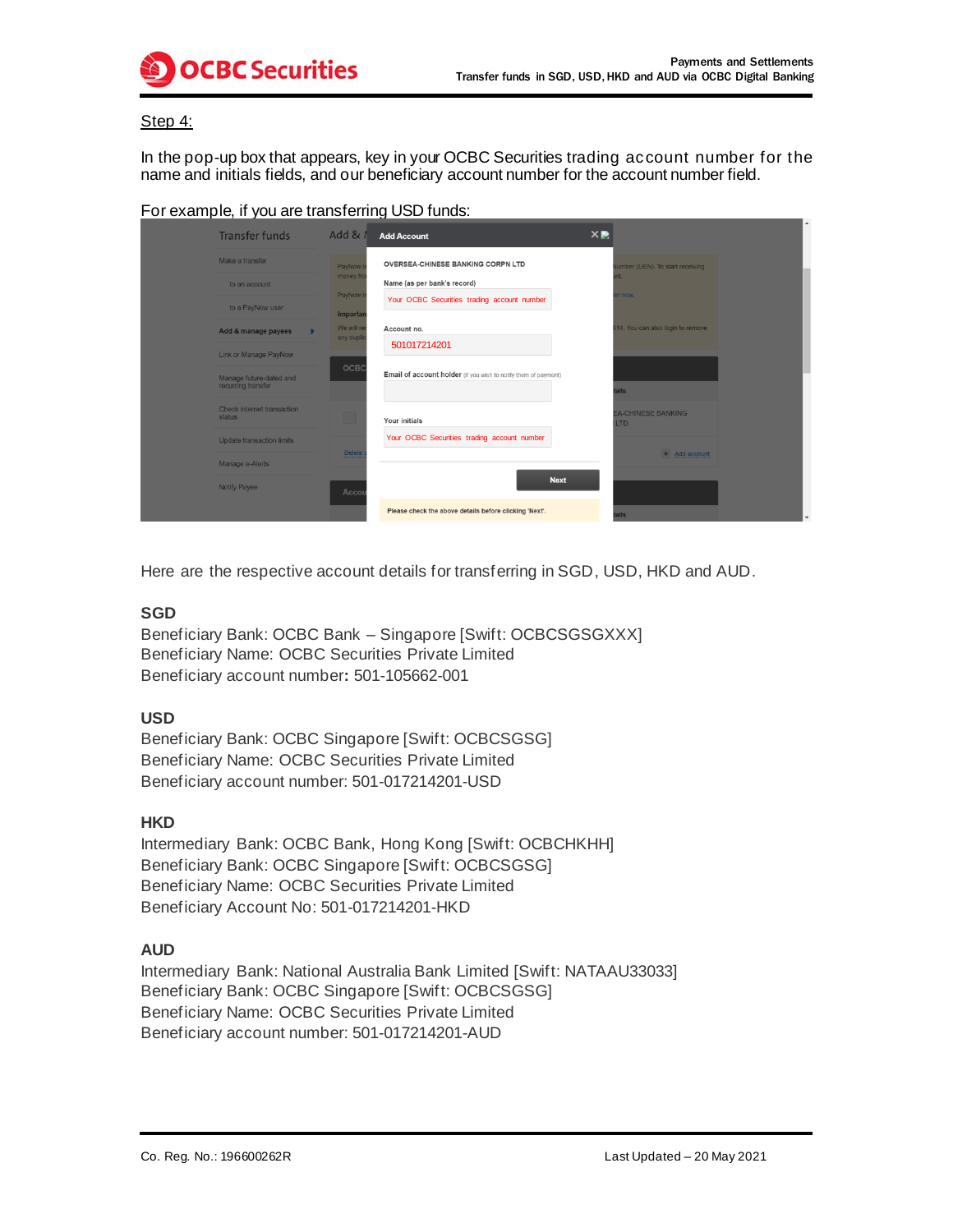

### Step 5:

Click on "Transfer funds to an account" and under section "1. Make a transfer:", select "to someone else's OCBC/Plus! Account"

| <b>OCBC</b> Bank                              |  |                                                                                                                            |                                                                              |                  |                 |         |  |  |
|-----------------------------------------------|--|----------------------------------------------------------------------------------------------------------------------------|------------------------------------------------------------------------------|------------------|-----------------|---------|--|--|
| Your accounts                                 |  | Payments & transfers                                                                                                       | Investments & insurance                                                      | Customer service | Open an account | Rewards |  |  |
| Transfer funds                                |  | <b>Transfer Funds</b>                                                                                                      |                                                                              |                  |                 |         |  |  |
| Make a transfer<br>to an account              |  | PayNow lets you send and receive money securely and easily by linking your NRIC and/or mobile number to your OCBC account. |                                                                              |                  |                 |         |  |  |
|                                               |  | Register now.                                                                                                              |                                                                              |                  |                 |         |  |  |
| to a PayNow user                              |  | 1. Make a transfer:                                                                                                        |                                                                              |                  |                 |         |  |  |
| Add & manage payees                           |  | to your own OCBC/Plus! account                                                                                             |                                                                              |                  |                 |         |  |  |
| Link or Manage PayNow                         |  |                                                                                                                            | to someone else's OCBC/Plus! account<br>to another bank account in Singapore |                  |                 |         |  |  |
| Manage future-dated and<br>recurring transfer |  |                                                                                                                            | to a bank account overseas (including overseas OCBC accounts)                |                  |                 |         |  |  |

## Step 6:

Navigate to "3. Transfer to" and click on "Switch to single transfer with multi currencies" located at the bottom.

| Name         | Account no. | <b>Bank details</b>                | Amount (SGD)<br><b>Transaction limit</b> | When to transfer | Recurring<br>transfer | Purpose of<br>transfer             |
|--------------|-------------|------------------------------------|------------------------------------------|------------------|-----------------------|------------------------------------|
| <b>XXXXX</b> | XXX-XXXXXX- | OVERSEA-<br>CHINESE                |                                          | 16 Jun 2020      | No.                   | Other<br>$\boldsymbol{\mathrm{v}}$ |
|              | <b>XXX</b>  | <b>BANKING</b><br><b>CORPN LTD</b> |                                          |                  |                       | + Add Description                  |

Switch to Single transfer with multi currencies